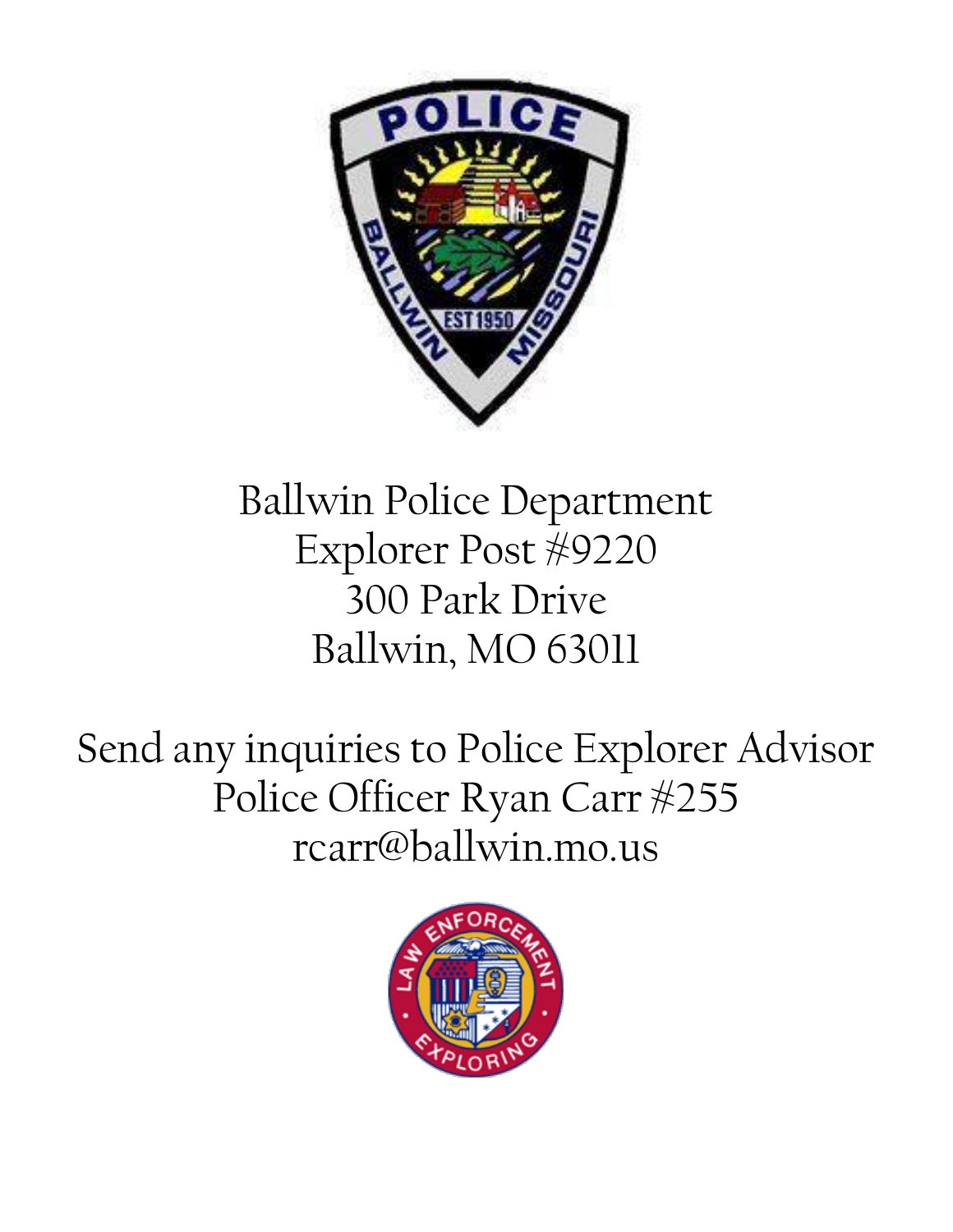## **BALLWIN POLICE EXPLORER POST #9220 MEMBERSHIP APPLICATION** (Type or print legibly in black ink only)

# (Add color photo to page 7)

Part of the selection process for probationary Explorer is this application. Be sure to answer all questions completely. Use additional paper if you need to extend any answers.

Date:  $\qquad$  /

| Last             | First                                                                                                                                   | Middle         |                                                                                                                                                                                                                                |     |
|------------------|-----------------------------------------------------------------------------------------------------------------------------------------|----------------|--------------------------------------------------------------------------------------------------------------------------------------------------------------------------------------------------------------------------------|-----|
|                  |                                                                                                                                         |                |                                                                                                                                                                                                                                |     |
| Number           | Street                                                                                                                                  | Apt. <i></i> ⊭ |                                                                                                                                                                                                                                |     |
| City             | State                                                                                                                                   | Zip Code       |                                                                                                                                                                                                                                |     |
|                  |                                                                                                                                         |                |                                                                                                                                                                                                                                |     |
|                  |                                                                                                                                         |                |                                                                                                                                                                                                                                |     |
|                  |                                                                                                                                         |                |                                                                                                                                                                                                                                |     |
|                  |                                                                                                                                         | Cellular       |                                                                                                                                                                                                                                |     |
|                  | Grade (circle one): Freshman Sophomore Junior Senior College<br>Did you graduate or obtain a G.E.D. or the equivalent of: Yes / No / NA |                |                                                                                                                                                                                                                                |     |
|                  |                                                                                                                                         |                |                                                                                                                                                                                                                                |     |
|                  |                                                                                                                                         |                |                                                                                                                                                                                                                                |     |
| Do you work? Yes | No                                                                                                                                      |                |                                                                                                                                                                                                                                |     |
|                  |                                                                                                                                         |                |                                                                                                                                                                                                                                |     |
|                  |                                                                                                                                         |                |                                                                                                                                                                                                                                |     |
| Address          | Street                                                                                                                                  | City           | State                                                                                                                                                                                                                          | Zip |
|                  | Supervisor's Name: 1988 and 1988 and 1988 and 1988 and 1988 and 1988 and 1988 and 1988 and 1988 and 1988 and 1                          |                | Phone: The contract of the contract of the contract of the contract of the contract of the contract of the contract of the contract of the contract of the contract of the contract of the contract of the contract of the con |     |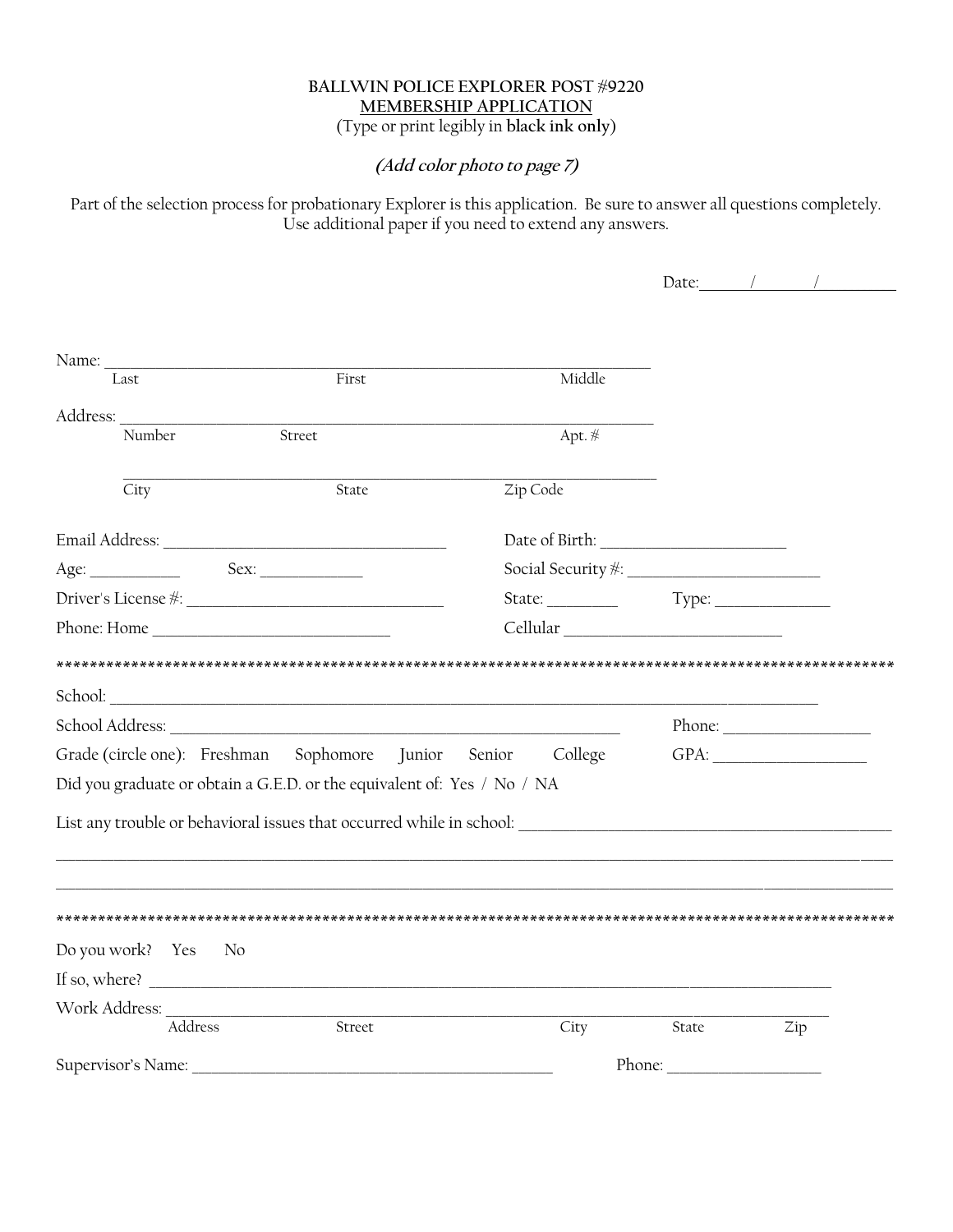| Do you drive a vehicle? Yes                                                | $\mathbf{N}$ o    |       |        |                                                                                                                                                                                                                                                                                                                                                                                                                                           |
|----------------------------------------------------------------------------|-------------------|-------|--------|-------------------------------------------------------------------------------------------------------------------------------------------------------------------------------------------------------------------------------------------------------------------------------------------------------------------------------------------------------------------------------------------------------------------------------------------|
|                                                                            |                   |       |        |                                                                                                                                                                                                                                                                                                                                                                                                                                           |
| License Plate Number: _______________                                      |                   |       |        |                                                                                                                                                                                                                                                                                                                                                                                                                                           |
|                                                                            |                   |       |        |                                                                                                                                                                                                                                                                                                                                                                                                                                           |
|                                                                            |                   |       |        |                                                                                                                                                                                                                                                                                                                                                                                                                                           |
|                                                                            |                   |       |        |                                                                                                                                                                                                                                                                                                                                                                                                                                           |
| Have you ever been convicted of or plead nolo contendere to a Misdemeanor? |                   |       | Yes    | No                                                                                                                                                                                                                                                                                                                                                                                                                                        |
|                                                                            |                   |       |        |                                                                                                                                                                                                                                                                                                                                                                                                                                           |
| Have you ever been convicted of or plead nolo contendere to a Felony? Yes  |                   |       | No     |                                                                                                                                                                                                                                                                                                                                                                                                                                           |
|                                                                            |                   |       |        |                                                                                                                                                                                                                                                                                                                                                                                                                                           |
|                                                                            |                   |       |        |                                                                                                                                                                                                                                                                                                                                                                                                                                           |
| Have you ever been convicted of a DUI? Yes                                 |                   | No    |        |                                                                                                                                                                                                                                                                                                                                                                                                                                           |
|                                                                            |                   |       |        |                                                                                                                                                                                                                                                                                                                                                                                                                                           |
|                                                                            |                   |       |        |                                                                                                                                                                                                                                                                                                                                                                                                                                           |
| Have you ever been treated for drug or alcohol abuse? Yes                  |                   |       | No     |                                                                                                                                                                                                                                                                                                                                                                                                                                           |
|                                                                            |                   |       |        |                                                                                                                                                                                                                                                                                                                                                                                                                                           |
|                                                                            |                   |       |        |                                                                                                                                                                                                                                                                                                                                                                                                                                           |
|                                                                            |                   |       |        |                                                                                                                                                                                                                                                                                                                                                                                                                                           |
|                                                                            |                   |       |        | $DOB: \begin{tabular}{ c c c } \hline \multicolumn{3}{ c }{\textbf{DOB}}: & \multicolumn{3}{ c }{\textbf{O}}: & \multicolumn{3}{ c }{\textbf{OOB}}: \\ \hline \multicolumn{3}{ c }{\textbf{DOB}}: & \multicolumn{3}{ c }{\textbf{O}}: & \multicolumn{3}{ c }{\textbf{O}}: & \multicolumn{3}{ c }{\textbf{O}}: & \multicolumn{3}{ c }{\textbf{O}}: & \multicolumn{3}{ c }{\textbf{O}}: & \multicolumn{3}{ c }{\textbf{O}}: & \multicolumn$ |
| Last                                                                       |                   | First | Middle |                                                                                                                                                                                                                                                                                                                                                                                                                                           |
| Address (If Different):                                                    |                   |       |        |                                                                                                                                                                                                                                                                                                                                                                                                                                           |
|                                                                            | Address<br>Street |       |        | Zip                                                                                                                                                                                                                                                                                                                                                                                                                                       |
|                                                                            |                   |       |        |                                                                                                                                                                                                                                                                                                                                                                                                                                           |
|                                                                            |                   |       |        |                                                                                                                                                                                                                                                                                                                                                                                                                                           |
|                                                                            |                   |       |        |                                                                                                                                                                                                                                                                                                                                                                                                                                           |
|                                                                            |                   |       |        |                                                                                                                                                                                                                                                                                                                                                                                                                                           |
| Mother's Name:<br>I ast First                                              |                   |       | Middle |                                                                                                                                                                                                                                                                                                                                                                                                                                           |
|                                                                            |                   |       |        |                                                                                                                                                                                                                                                                                                                                                                                                                                           |
| Address                                                                    | Street            |       |        | Zip                                                                                                                                                                                                                                                                                                                                                                                                                                       |
|                                                                            |                   |       |        |                                                                                                                                                                                                                                                                                                                                                                                                                                           |
|                                                                            |                   |       |        |                                                                                                                                                                                                                                                                                                                                                                                                                                           |
|                                                                            |                   |       |        |                                                                                                                                                                                                                                                                                                                                                                                                                                           |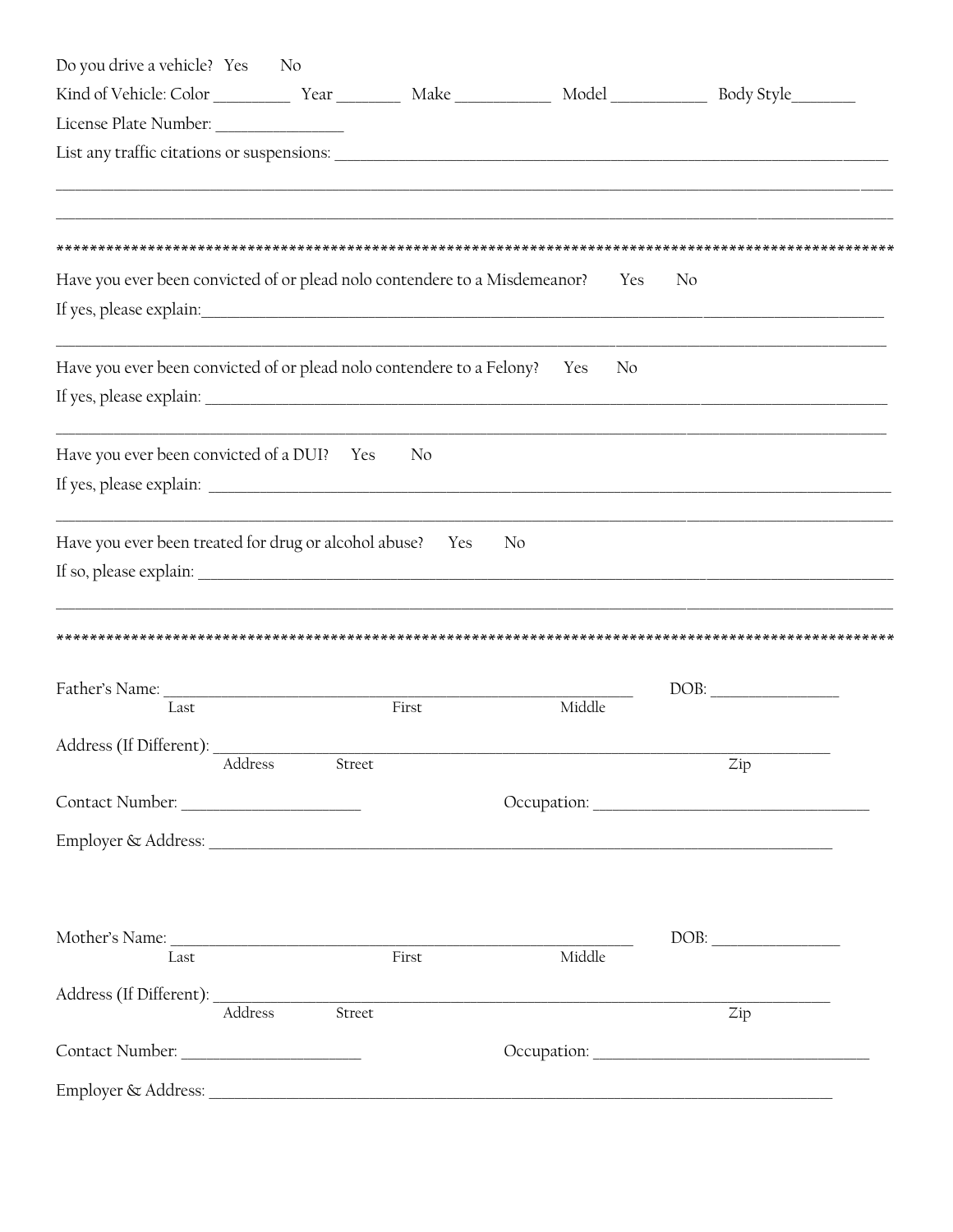| Step Parent or Guardian's Name:                                                                 |                   |       | DOB:                                                                                               |           |
|-------------------------------------------------------------------------------------------------|-------------------|-------|----------------------------------------------------------------------------------------------------|-----------|
|                                                                                                 | Last              | First | Middle                                                                                             |           |
|                                                                                                 |                   |       |                                                                                                    |           |
| Address (If Different): Address                                                                 | Street            |       | Zip                                                                                                |           |
| Contact Number: ________________________                                                        |                   |       |                                                                                                    |           |
|                                                                                                 |                   |       |                                                                                                    |           |
| Sisters (Name & DOB)                                                                            | 1)<br>(Full Name) |       |                                                                                                    | (DOB)     |
|                                                                                                 | 2)<br>(Full Name) |       |                                                                                                    | (DOB)     |
| Brother (Name & DOB)1)                                                                          | (Full Name)       |       |                                                                                                    | (DOB)     |
|                                                                                                 | 2)<br>(Full Name) |       |                                                                                                    | (DOB)     |
| <b>Emergency Contact:</b>                                                                       |                   |       |                                                                                                    |           |
|                                                                                                 |                   |       |                                                                                                    |           |
|                                                                                                 |                   |       |                                                                                                    |           |
| Phone: Relation:                                                                                |                   |       |                                                                                                    |           |
|                                                                                                 |                   |       |                                                                                                    |           |
| Have you been under the care of a physician in the past year? Yes                               |                   |       | No                                                                                                 |           |
|                                                                                                 |                   |       |                                                                                                    |           |
|                                                                                                 |                   |       |                                                                                                    |           |
|                                                                                                 |                   |       | Do you have any physical impairments or needs that could hinder your participation in the program? | Yes<br>No |
| Examples: Walking or Marching, Standing for long periods of time, Physical Agility Course, etc. |                   |       |                                                                                                    |           |
|                                                                                                 |                   |       |                                                                                                    |           |
|                                                                                                 |                   |       |                                                                                                    |           |
|                                                                                                 |                   |       |                                                                                                    |           |
|                                                                                                 |                   |       |                                                                                                    |           |
|                                                                                                 |                   |       |                                                                                                    |           |
|                                                                                                 |                   |       |                                                                                                    |           |
|                                                                                                 |                   |       |                                                                                                    |           |
|                                                                                                 |                   |       |                                                                                                    |           |
| Hospital Preference:                                                                            |                   |       |                                                                                                    |           |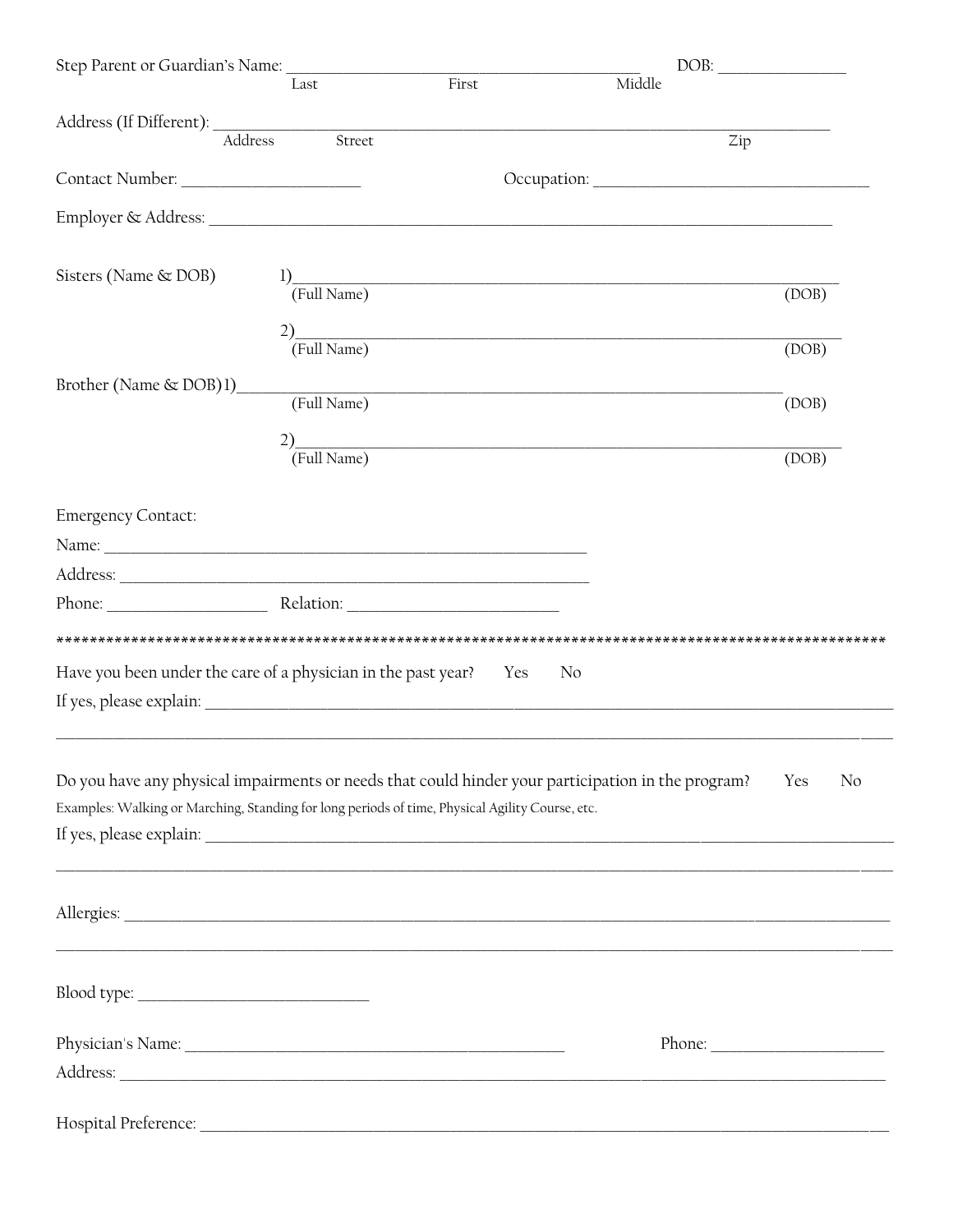| Are you able to donate at least one night per week for the meeting and at least one day per weekend (when needed) to the<br>Yes<br>No<br>post?                                    |                              |            |     |           |         |    |
|-----------------------------------------------------------------------------------------------------------------------------------------------------------------------------------|------------------------------|------------|-----|-----------|---------|----|
| Do you understand and agree to this requirement?                                                                                                                                  |                              | Yes        | No  |           |         |    |
| Do you plan a career in law enforcement?                                                                                                                                          |                              | Yes        | No  |           |         |    |
| Do you know or are you associated with anyone from this police department or employee of this city?                                                                               |                              |            |     |           | Yes     | No |
| Is any member of your family associated with law enforcement?                                                                                                                     |                              |            | Yes | No        |         |    |
| Have you ever been a member of this Explorer Post or any other?<br>If yes, give post name, number, when and phone number, also reason for leaving? ______________________________ |                              |            |     | No<br>Yes |         |    |
|                                                                                                                                                                                   |                              |            |     |           |         |    |
| List name, address, and phone number of three adults who know you well. (Do not list relatives or teachers)                                                                       |                              | References |     |           |         |    |
| 1)<br>(Name)                                                                                                                                                                      | $\overline{(Address / zip)}$ |            |     |           | (Phone) |    |
| 2)<br>(Name)                                                                                                                                                                      | $\overline{(Address / zip)}$ |            |     |           | (Phone) |    |
| 3)<br>(Name)                                                                                                                                                                      | (Address / zip)              |            |     |           | (Phone) |    |
| Comments:                                                                                                                                                                         |                              |            |     |           |         |    |
|                                                                                                                                                                                   | STATEMENT OF UNDERSTANDING   |            |     |           |         |    |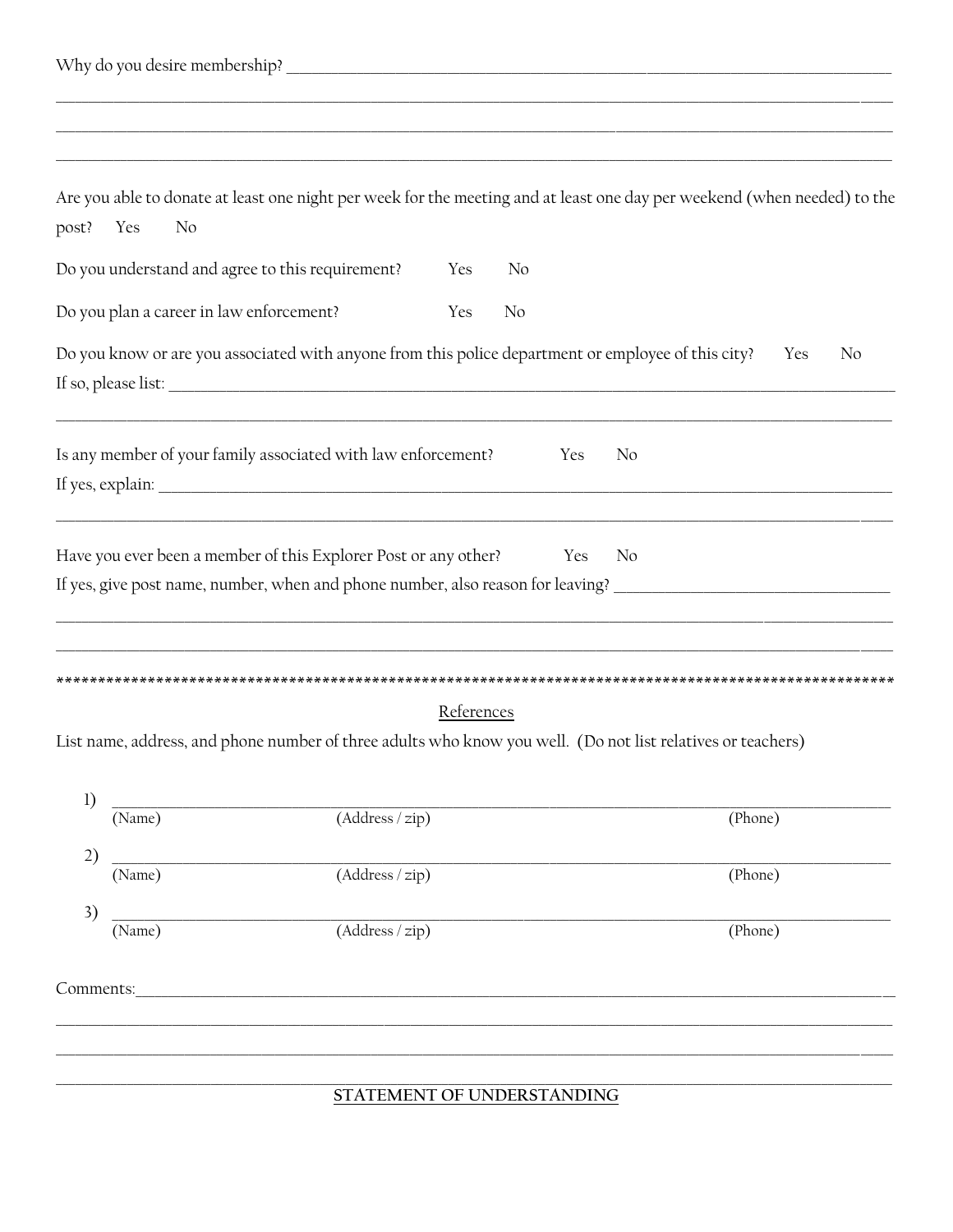I, \_\_\_\_\_\_\_\_\_\_\_\_\_\_\_\_\_\_\_\_\_\_\_\_\_\_\_\_\_\_\_\_\_\_\_\_\_, understand that any portion of this application is subject to examination by the Ballwin Police Department. The department has my permission to conduct any outside investigation or background check that it deems necessary. I acknowledge that all information contained herein and any information obtained will be the property of the Ballwin Police Department.

I also understand that falsification of this application will result in immediate rejection or dismissal. All of the Information contained in this application is correct to the best of my knowledge.

(Applicant's signature)

\_\_\_\_\_\_\_\_\_\_\_\_\_\_\_\_\_\_\_\_\_\_\_\_\_\_\_\_\_\_\_\_\_\_\_\_\_\_\_\_\_\_\_\_\_

\_\_\_\_\_\_\_\_\_\_\_\_\_\_\_\_\_\_\_\_\_\_\_\_\_\_\_\_\_\_\_\_\_\_\_\_\_\_\_\_\_\_\_\_\_

\_\_\_\_\_\_\_\_\_\_\_\_\_\_\_\_\_\_\_\_\_\_\_\_\_\_\_\_\_\_\_\_\_\_\_\_\_\_\_\_\_\_\_\_\_

\_\_\_\_\_\_\_\_\_\_\_\_\_\_\_\_\_\_\_\_\_\_\_\_\_\_\_\_\_\_\_\_\_\_\_\_\_\_\_\_\_\_\_\_\_

(Date)

I have read and agree with the terms.

(Parent or Guardian signature)

(Date)

Attach color photo to this application. (The photo will not be returned)

Place photo here

#### **BALLWIN POLICE EXPLORER POST #9220 LIABILITY RELEASE / MEDICAL CONSENT FORM**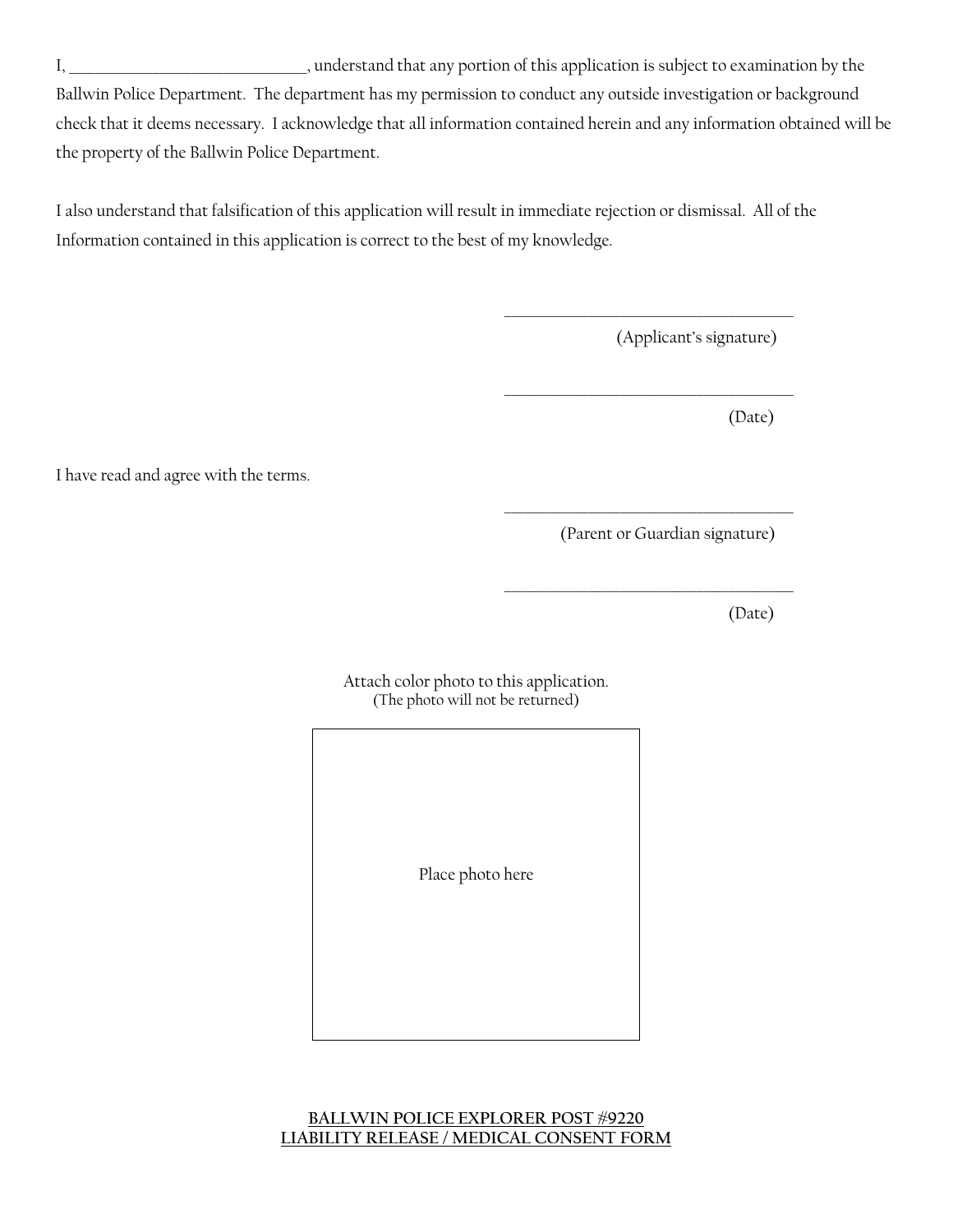## **LIABILITY RELEASE**

I/we as the legal parent/guardian of the male/female named below hereby do not hold liable the City of Ballwin, Ballwin Police Department, Ballwin Police Explorer Post #9220, and or any of their agents, employee's or civilian volunteers of any liability due to the male/female participating in any activities that the Ballwin Police Explorer Post #9220 may engage in, in the normal realm of its functions while at any activity or other social gatherings providing the utmost care is always considered and practiced by the supervisors of the aforementioned organizations.

## **MEDICAL CONSENT**

In case of an emergency, I/we understand every effort will be made to contact me. In the event I can't be reached, I hereby give my permission to the physician selected by the adult leader in charge to secure proper treatment, including hospitalization, anesthesia, surgery, or injections of medication for my son or daughter.

I/we understand by signing this form that this will serve as a continuous understanding and agreement with the aforementioned organizations for as long as my son or daughter is an active member of the Ballwin Police Explorer Post #9220 .

Explorer's name:

\_\_\_\_\_\_\_\_\_\_\_\_\_\_\_\_\_\_\_\_\_\_\_\_\_\_\_\_\_\_\_\_\_\_\_\_\_\_\_\_\_\_\_\_\_ (Parent/guardian signature)

\_\_\_\_\_\_\_\_\_\_\_\_\_\_\_\_\_\_\_\_\_\_\_\_\_\_\_\_\_\_\_\_\_\_\_\_\_\_\_\_\_\_\_\_\_ (Date)

\_\_\_\_\_\_\_\_\_\_\_\_\_\_\_\_\_\_\_\_\_\_\_\_\_\_\_\_\_\_\_\_\_\_\_\_\_\_\_\_\_\_\_\_\_ (Parent/guardian signature)

\_\_\_\_\_\_\_\_\_\_\_\_\_\_\_\_\_\_\_\_\_\_\_\_\_\_\_\_\_\_\_\_\_\_\_\_\_\_\_\_\_\_\_\_\_

(Date)

#### **APPLICATION FOR MEMBERSHIP**

#### **BALLWIN POLICE EXPLORER POST #9220**